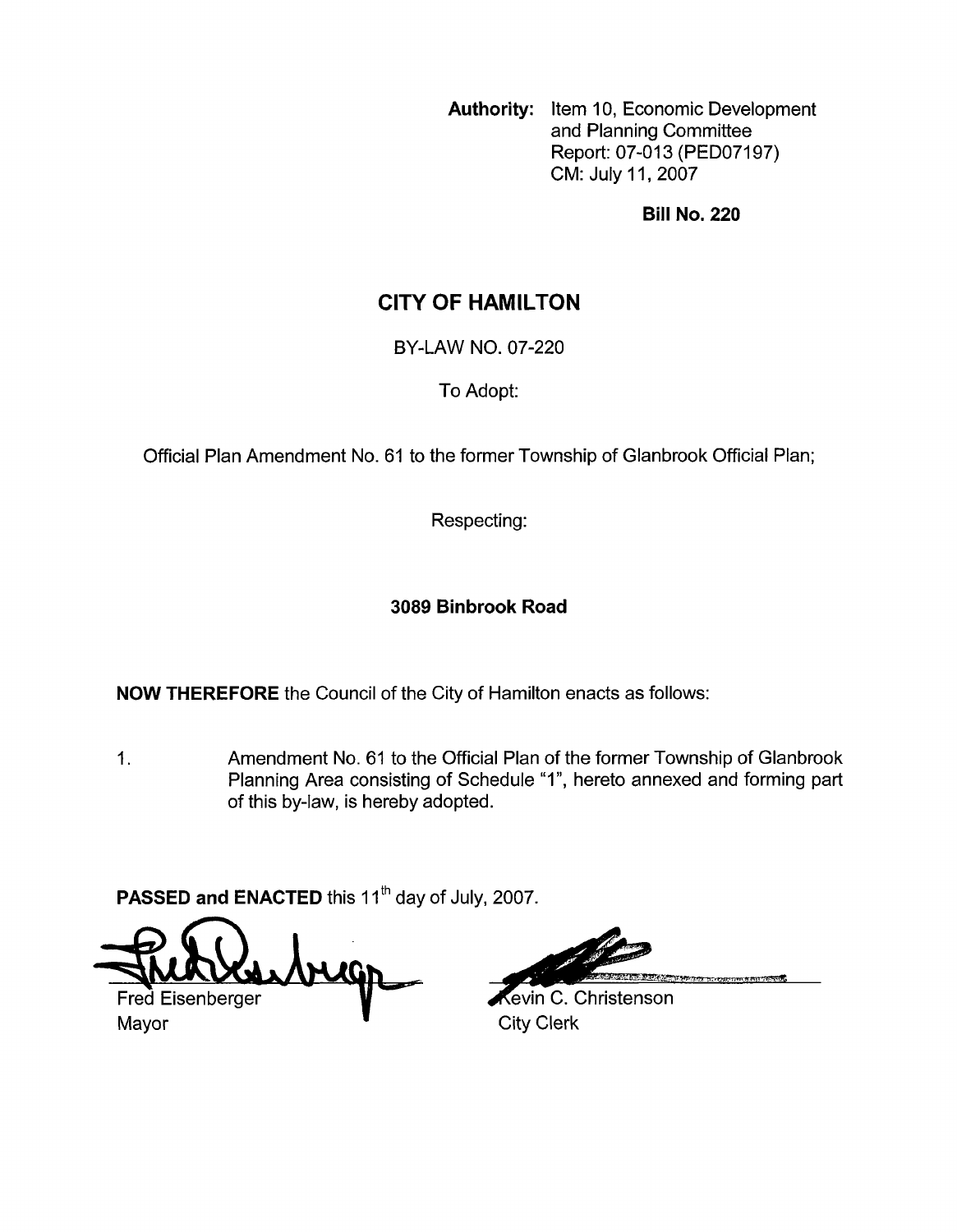## **Amendment No. 60**

## **to the**

# **Former Township of Glanbrook Official Plan**

The following text together with Schedule "A' - Land Use Plan and Schedule "B" - Binbrook Village Secondary Plan, attached hereto, constitute Official Plan Amendment No. 61 of the Official Plan of the former Township of Glanbrook.

### **Purpose:**

The purpose of this Amendment is to redesignate the subject lands from "Binbrook Community Core" to "Residential" on Schedule "A" Land Use Plan, and to redesignate Schedule "B" Binbrook Village Secondary Plan, from "Community Core" to "Low Density Residential" in order to permit one single detached dwelling.

#### **Location:**

The lands affected by the Amendment are located in Binbrook Village in the former Township of Glanbrook, south of Binbrook Road and on the east side of Great Oak Trail. The lot is known municipally as 3089 Binbrook Road.

### **Basis:**

The intent of the Amendment is to redesignate a portion of the subject land from "Community Core" to "Low Density Residential" in order to allow for the development of one single detached dwelling. The basis for the redesignation is as follows:

- The proposed amendment is consistent with the Provincial Policy Statement policies that focus growth in settlement areas;
- The proposed amendment is considered to be compatible with the existing and proposed development in the area; and,
- The proposed amendment creates a logical extension of the existing residential designation while the portion of the site fronting onto Binbrook Road will remain "'Community Core".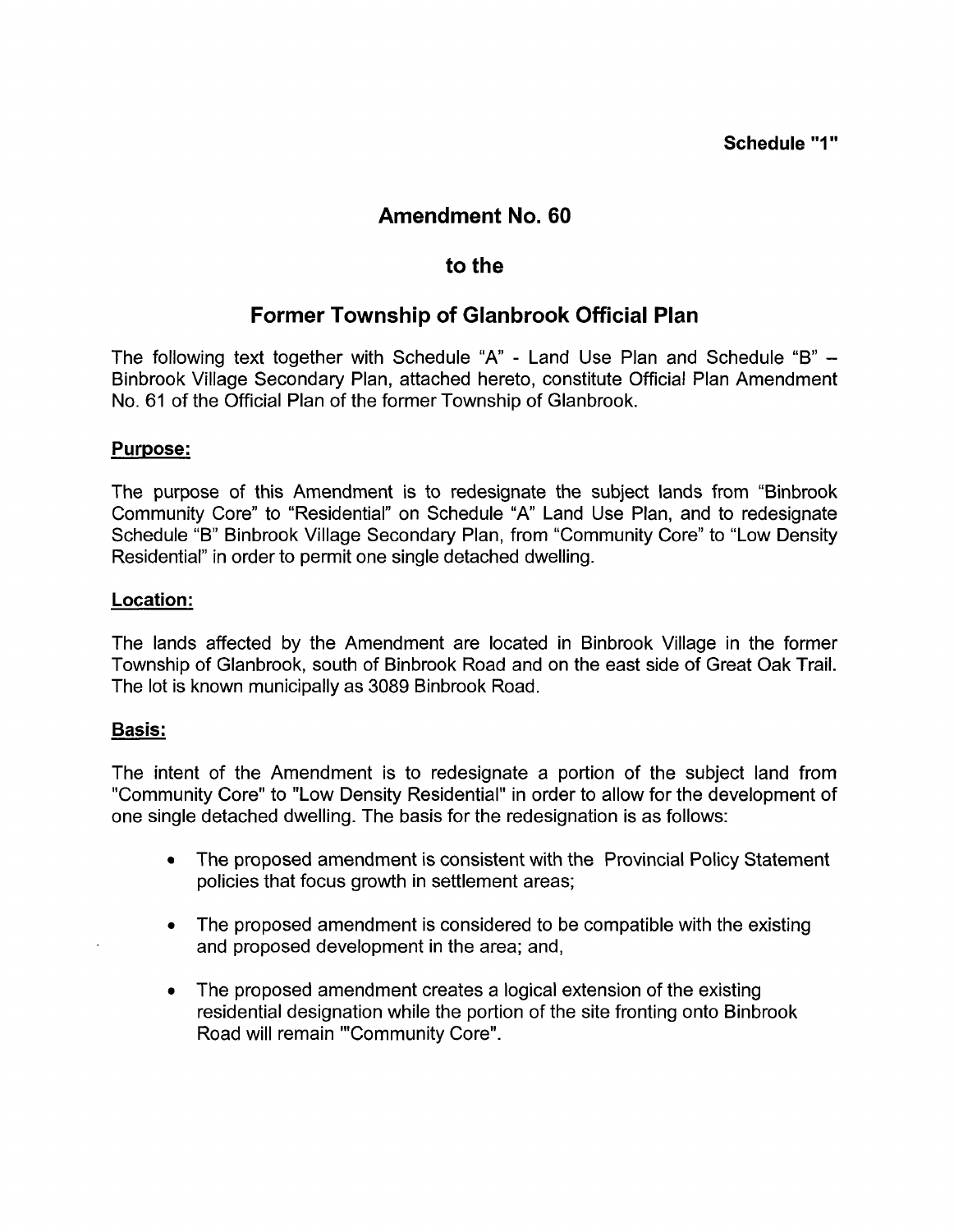#### **Actual Changes**

- 1. Schedule "A", Land Use Plan, to be revised by redesignating the subject lands from "Binbrook Community Core" to "Residential" and identifying the subject land as OPA No. 61 as shown on the Schedule "A" attached to this Amendment.
- 2. That Schedule "B" Binbrook Village Secondary Plan to be revised by redesignating the subject lands from "Community Core" to "Low Density Residential" as shown on the attached Schedule "B" to this Amendment.

#### **Implementation:**

A future implementing Zoning By-Law Amendment will give effect to the intended use on the subject lands.

This is Schedule "1" to By-law No. 07-220, passed on the 11<sup>th</sup> day of July, 2007.

**The City of Hamilton** 

Mavor

ale dia tanàna amin'ny faritr'i Normala ao amin'ny faritr'i Normala.<br>Ny INSEE dia mampiasa ny kaodim-paositra 2008–2014. Ilay kaominina dia kaominina mpikambana amin'ny fivondronan **Clerk**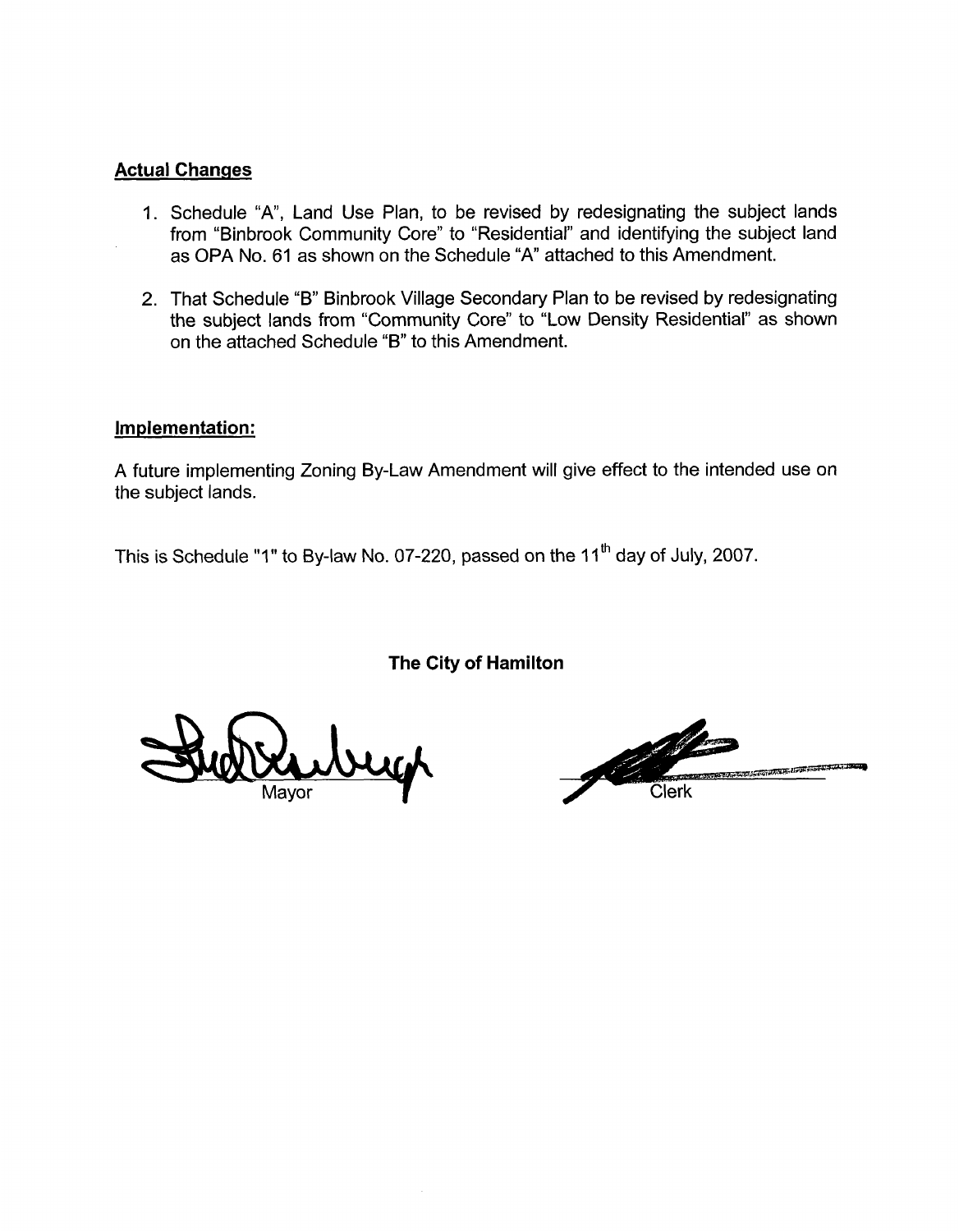